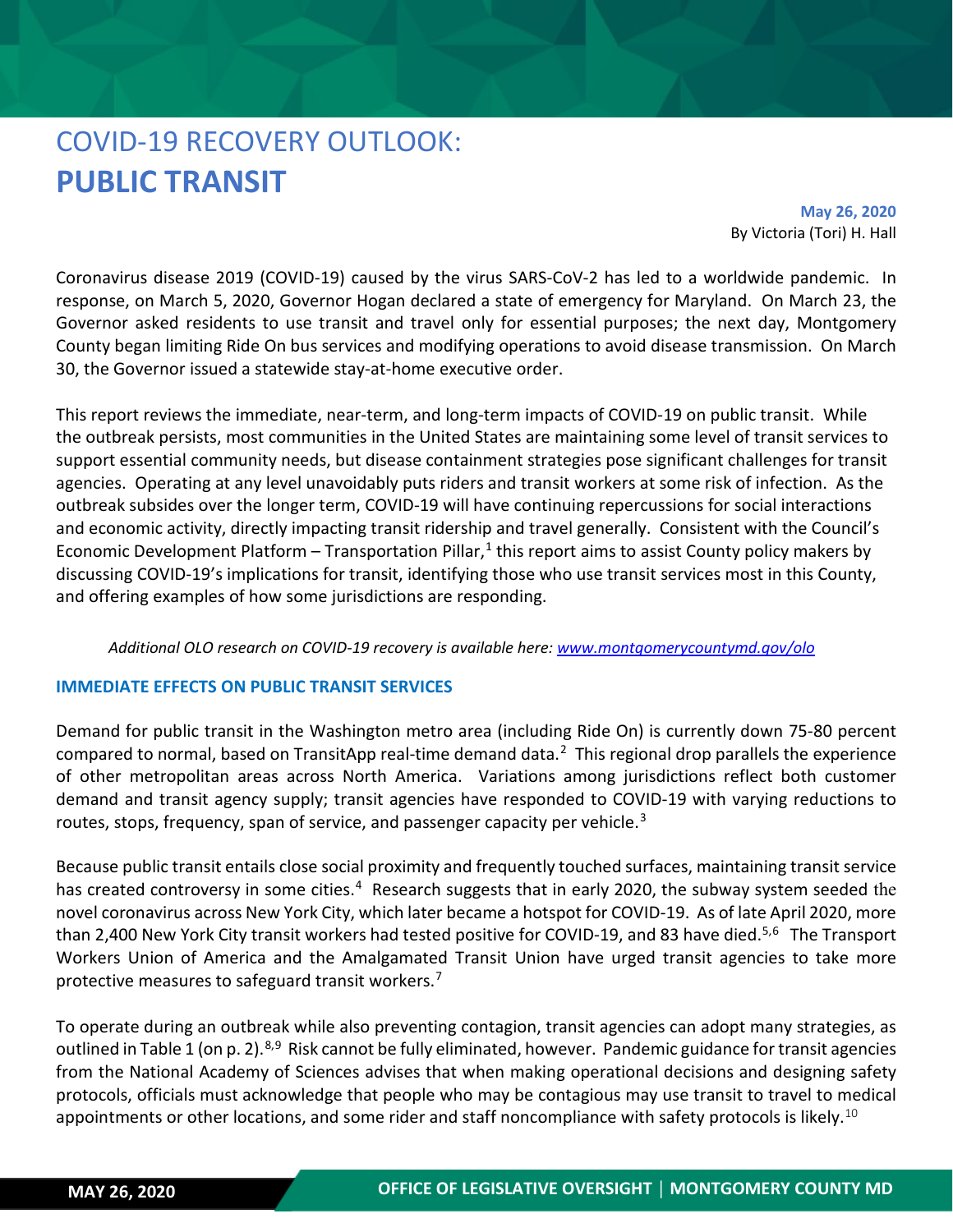| <b>Disease Containment Strategy</b>                | <b>Specific Tools</b>                                                                                                                                                                                                                                                                                                                                                                                                                                                                                                                                                                                                 |
|----------------------------------------------------|-----------------------------------------------------------------------------------------------------------------------------------------------------------------------------------------------------------------------------------------------------------------------------------------------------------------------------------------------------------------------------------------------------------------------------------------------------------------------------------------------------------------------------------------------------------------------------------------------------------------------|
| Social distancing<br>of at least 6 feet            | Use no-touch fare payment (or waive fares).<br>$\bullet$<br>Board riders at rear doors, to distance riders and operators.<br>$\bullet$<br>Install physical barriers between transit workers and riders.<br>$\bullet$<br>Mark vehicle floors and cordon off queueing areas at stations.<br>$\bullet$<br>Block seats or rows to distance riders from each other.<br>$\bullet$<br>Use the largest vehicles available to enable social distancing.<br>$\bullet$<br>Reduce vehicle capacity to enable social distancing.<br>$\bullet$<br>Increase route frequency to reduce riders per vehicle. <sup>11</sup><br>$\bullet$ |
| <b>Personal Protective</b><br>Equipment (PPE)      | Require workers to wear face coverings, gloves, and/or other PPE.<br>$\bullet$<br>Require riders to wear face coverings, gloves, and/or other PPE.<br>$\bullet$<br>Distribute PPE free-of-charge to all workers and riders.<br>$\bullet$<br>Instruct about safe PPE removal and provide for safe disposal.<br>$\bullet$                                                                                                                                                                                                                                                                                               |
| Clean and disinfect                                | Define areas to be cleaned: vehicles, stations, stops, work areas,<br>$\bullet$<br>and high-touch non-porous surfaces such as handrails, elevator<br>buttons, touchscreens, turnstiles, poles, hard seats, etc.<br>Establish a cleaning schedule, such as between every shift.<br>$\bullet$<br>Acquire enough disinfectants and PPE for short and long term.<br>$\bullet$<br>Train workers how to safely use disinfectant and to avoid virus<br>$\bullet$<br>aerosolization during cleaning.                                                                                                                          |
| Ensure workers frequently<br>disinfect their hands | Establish protocols for workers to wash or sanitize their hands:<br>$\bullet$<br>before and after work shifts and breaks, after touching high-touch<br>surfaces, and after touching or removing face coverings.<br>Make hand sanitizer available to all workers.<br>$\bullet$                                                                                                                                                                                                                                                                                                                                         |
| Testing                                            | Prioritize transit workers for COVID-19 testing. <sup>12</sup><br>$\bullet$                                                                                                                                                                                                                                                                                                                                                                                                                                                                                                                                           |
| Quarantine                                         | Ensure workers may self-quarantine using administrative leave.<br>$\bullet$                                                                                                                                                                                                                                                                                                                                                                                                                                                                                                                                           |

## **Table 1. Disease Containment Strategies and Tools: Options for Public Transit**

**Transit Workforce Impacts**. Montgomery County currently employs approximately 750 transit operators. Data from the Office of Human Resources indicate about 70 percent of the operators are Black or African American. During any outbreak, normal staff routines will change and necessary absenteeism may limit transit services. Factors affecting the transit workforce are as follows $^{13}$  $^{13}$  $^{13}$ :

- Staff may be at home ill with COVID-19, caring for an ill family member, or quarantined.
- More staff will be needed to clean vehicles, stations, stops, and work areas.
- Work schedules will change due to route and schedule changes and staff reassignments.
- Staff may be forced to use all their leave as a result of childcare, school, and eldercare closures.
- Staff may choose to use all their leave to avoid exposure, especially those in riskier categories.
- High levels of stress and anxiety may occur among workers.
- Workers' compensation claims may increase as a result of illness and stress.
- Fatalities in the workforce may result from COVID-19.

**Current Status of Ride On**. Since late March, the County Department of Transportation (MCDOT) has operated Ride On under an Essential Service Plan.<sup>[14](#page-6-13),15</sup> Under this plan, which MCDOT continues to update<sup>16</sup>, fewer than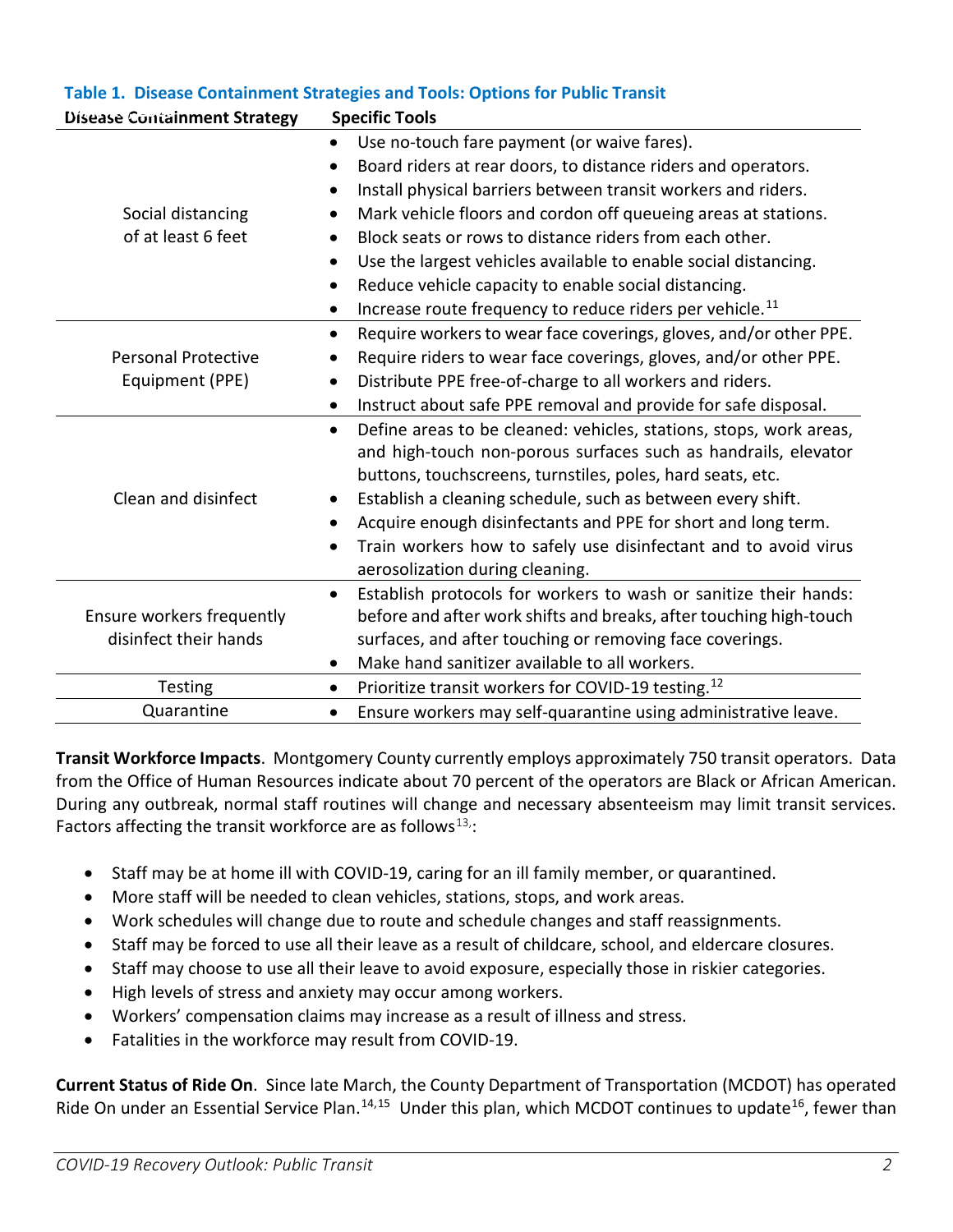half of all routes are operating. MCDOT increased service on four routes servicing area hospitals. MCDOT selected routes for continued operation based on: the heaviest ridership patterns; the Metrobus routes in service; maintaining access on primary corridors; maintaining access to medical facilities, grocery stores, pharmacies, and transportation nodes; and maintaining equitable access using a framework defined by the Metropolitan Washington Council of Governments.<sup>17</sup> Additionally, Ride On has adopted significant disease prevention strategies. All Ride On services are temporarily free. Riders must board at rear doors, except to accommodate a disability or stroller. If a vehicle reaches social distancing capacity, the operator may display a "Full" sign and request another vehicle from dispatch for customers left waiting at a stop. Each night, the County's Department of General Services (DGS) cleans bus interiors using a hospital grade disinfectant. DGS also disinfects the bus filter and ventilation systems. A State Executive Order requires all public transit riders to wear face coverings<sup>18</sup>, and Ride On offers face coverings (as supplies are available) to riders who do not have their own. The County has distributed face coverings and provides hazard pay to all Ride On operators.

**Current Status of Metro.** Metrobus is operating on a reduced schedule, with no service after 11 p.m., and bus routes are significantly reduced on weekends. Metrorail closes at 9:00 p.m. daily, with 19 stations closed altogether. The first and last cars of each train are closed to protect train operators. MetroAccess is operating, but for the safety of workers and other passengers, symptomatic customers may not use it.

## **NEAR-TERM INDUSTRY-WIDE IMPLICATIONS**

Viral epidemics can last months, and are likely to have multiple waves of infection.<sup>[19](#page-6-18)</sup> This section discusses the continued effects of COVID-19 on public transit services for the near term, defined here to be as long as COVID-19 continues to spread through the community with little public immunity and no vaccine. In the near term, transit agencies must continue the disease containment strategies described in the previous section, as well as address other changes to funding and operations.

Federal Aid for Transit. In early April, the Federal Transit Administration (FTA) announced<sup>[20](#page-6-19)</sup> \$25 billion in federal allocations under the CARES Act to help public transportation systems that receive Urbanized Area Formula Grants (Sec. 5307) respond to COVID-19. In mid-May, FTA designated MCDOT to receive \$30 million in CARES Act funding to support Ride On bus operations.<sup>[21](#page-6-20)</sup> CARES Act funds can support capital, operating, and other expenses incurred after January 20, 2020, to prevent, prepare for, and respond to COVID-19. The FTA also will allow more flexibility in how transit agencies use funds. For example, grantees may use funds to clean stations, bus shelters, and rolling stock, normally considered preventive maintenance and a capital expense.<sup>[22](#page-6-21)</sup>

**Maintenance and Construction Schedules**. In mid-April, the Washington Metropolitan Area Transit Authority (WMATA) announced plans to take advantage of reduced highway traffic and lower ridership to combine schedules on some large Metro capital projects over the summer and into the fall. The resulting shutdown will close nine Metro stations in Virginia through the fall. WMATA General Manager Paul J. Wiedefeld said, "Closing the stations to get the work done while ridership is historically low allows us to limit the exposure of our frontline staff and contractors, mitigate delays to our capital program, and minimize inconvenience to the public."<sup>[23](#page-6-22)</sup> At the same time, new worker safety measures can make maintenance and construction more time consuming.<sup>[24](#page-6-23)</sup>

**Redeploying Transit Vehicles**. While transit service is curtailed, unused vehicles offer opportunities for other needs arising during the COVID-19 outbreak and recovery. For example, in San Antonio, Texas, the VIA transit system has partnered with food banks to repurpose underused vehicles for home deliveries of groceries. VIA is also partnering with the housing authority and school districts to use vehicles as mobile WiFi hotspots.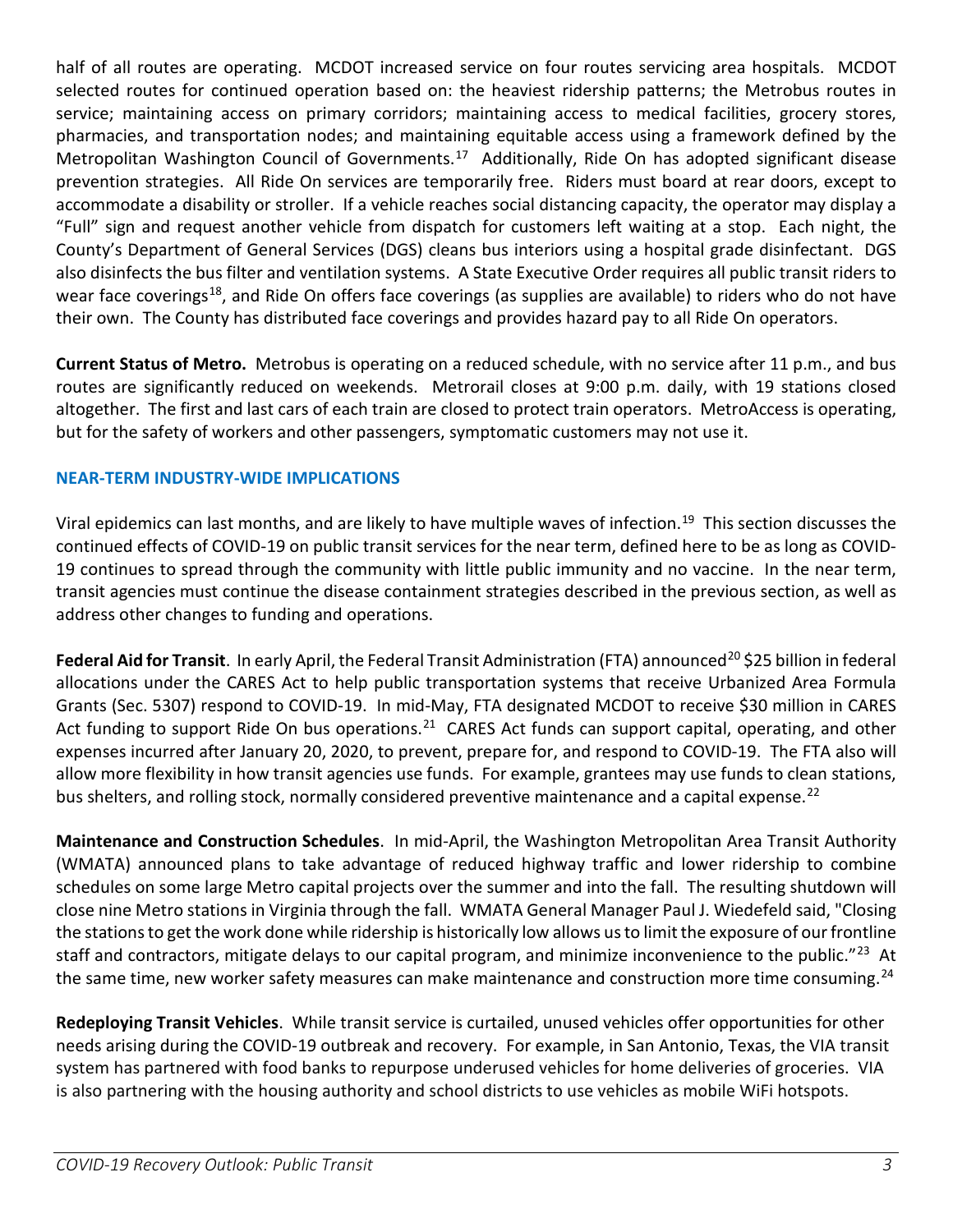Flattening the Curve -- of Hourly Transit Ridership.<sup>25</sup> Milan, Italy was hit hard by COVID-19 and now plans to restore its metro system's daily rider capacity to only a fraction of pre-pandemic levels to allow for more social distancing. Vehicle floors will be marked for minimum social distance. If the system exceeds ridership that makes social distancing possible, station entrances will close until congestion eases.<sup>[26](#page-6-25)</sup> But city officials also recognize that limiting transit capacity could drive people to use their cars more. To address this, they hope to encourage changes in the city's patterns of daily life in order to flatten peaks in hourly transit use. To reduce overall commuting, Milan plans to encourage working from home. The City will encourage stores to stay open later to create more flexibility for shoppers. School start times will be staggered. If successful, such measures could even out transit ridership per hour over the course of a day while simultaneously avoiding more cars on the roads.

## **LONG-TERM INDUSTRY-WIDE IMPLICATIONS**

**Declining Transit Ridership**. During the pandemic, transit ridership has plummeted, but even as the outbreak subsides, a net drop in transit ridership is likely compared to pre-COVID-19.<sup>[27,](#page-6-26)[28](#page-6-27)</sup> Table 2 (below) lists specific factors that could lead ridership to decrease or increase.

| Table 2. Factors that could affect long term transit ridership patterns post-COVID-19. |  |
|----------------------------------------------------------------------------------------|--|
|----------------------------------------------------------------------------------------|--|

| Ridership could decline because: |                                                                                                                                                                                            |           | Ridership could grow because:                                                                                                                                                                                                                                            |  |  |
|----------------------------------|--------------------------------------------------------------------------------------------------------------------------------------------------------------------------------------------|-----------|--------------------------------------------------------------------------------------------------------------------------------------------------------------------------------------------------------------------------------------------------------------------------|--|--|
|                                  | Transit agencies limit vehicle and station capacity<br>to allow for new social distancing norms.<br>Working from home could reduce commuters.<br>Unemployment could reduce # of commuters. | $\bullet$ | A recession could increase the number of<br>households without a car, resulting in<br>more people reliant on public transit.<br>A quick economic rebound could lead to a<br>spike in pent up demand for shopping,<br>dining out, and other activity outside the<br>home. |  |  |
| $\bullet$                        | Public anxiety may linger, leading those who can<br>to choose non-group modes of travel.<br>A recession could reduce shopping, dining out,                                                 |           |                                                                                                                                                                                                                                                                          |  |  |
|                                  | and other commerce, reducing travel demand.<br>Internet shopping may grow as people develop<br>new habits during the stay-at-home period,                                                  |           |                                                                                                                                                                                                                                                                          |  |  |
|                                  | reducing travel to brick-and-mortar stores.                                                                                                                                                |           |                                                                                                                                                                                                                                                                          |  |  |

**Working from Home**. Of the factors in Table 2, increased teleworking (i.e., working from home, WFH) may be most significant for general rates of commuting over the long term. As compared to the pre-pandemic period, even moderately increased WFH -- especially if staggered across the work week -- could substantially reduce road congestion and improve traffic flow.

Specific types of employees are likely to have widely different ability to WFH. Workers able to WFH tend to be higher-paid professionals; thus, lower-paid workers and those with less educational attainment are more likely to have to continue commuting to work.<sup>[29](#page-6-10)</sup> Table 3 (below) shows that prior to the pandemic a disproportionate percentage of Ride On passengers had a household income of less than \$50,000 a year as compared to the County average. Similarly, a disproportionate percentage of Ride On customers had less than a bachelor's degree as compared to the County average. The data suggests that trends toward working from home may be less of a factor for Ride On commuters than for commuters in general.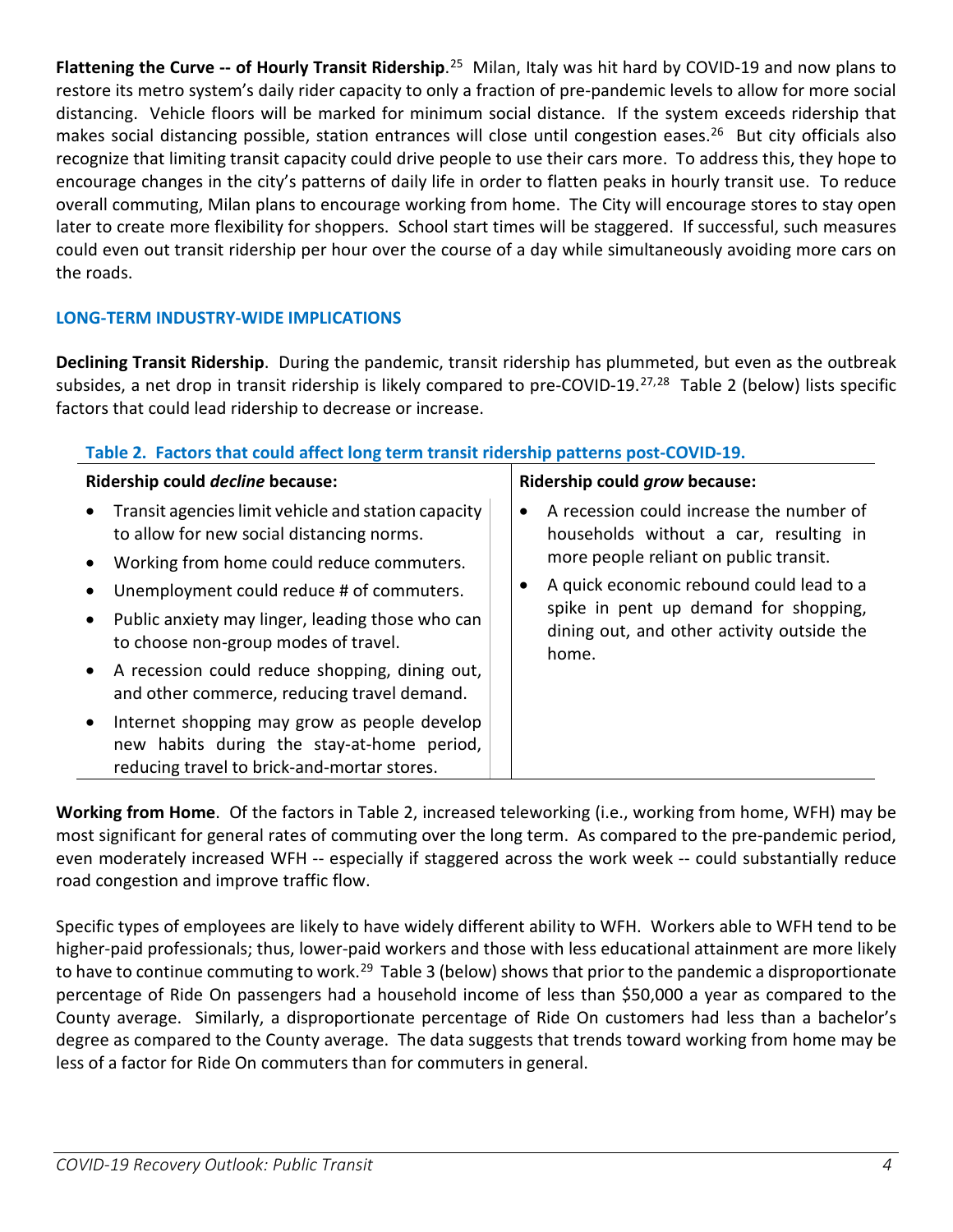## **Table 3. Pre-COVID-19 Demographics of Ride On Passengers Compared to County Population.**

| Category:                                     | Ride On                  | Montgomery County MD             |
|-----------------------------------------------|--------------------------|----------------------------------|
|                                               | Passengers <sup>30</sup> | Population Average <sup>31</sup> |
| <b>Black or African American</b>              | 36%                      | 18%                              |
| White                                         | 20%                      | 45%                              |
| Hispanic or Latinx                            | 18%                      | 19%                              |
| Asian                                         | 9%                       | 15%                              |
| Education level less than a bachelor's degree | 62%                      | 41%                              |
| Household income <\$50,000/year               | 66%                      | 24%                              |

**Higher net operating costs, declining efficiency, and tighter budgets.** Once the outbreak subsides, jurisdictions may restore transit services and fares to pre-COVID-19 levels, but if ridership and fare revenues decline, the net cost of pre-pandemic service levels would rise.<sup>32</sup> A transit agency may use its largest vehicles and/or increase vehicle frequency to enable social distancing and restore rider confidence, but more empty seats will hurt efficiency metrics. If social distancing is a new norm, jurisdictions may want to revise performance standards.

The confluence of higher net operating costs, declining efficiency, and lower tax revenues from a COVID-19 induced recession may pressure jurisdictions to cut transit services. Transit riders who cannot work from home would be most affected by such cuts. As discussed above, lower-income transit riders tend to have fewer commuting options, making any transit service cuts a greater burden for these customers. In addition, transit service cuts would disproportionately affect minority riders. Prior to the pandemic, African Americans were twice as likely as their share of the population to be Ride On passengers and, overall, non-whites have comprised almost 80 percent of Ride On passengers.  $33$ 

**Alternative Modes of Travel**. Some jurisdictions are concerned that, even if they quickly restore transit capacity to pre-pandemic levels, lingering fears of COVID-19 may lead people to rely more on cars. To counter this, some cities are taking steps to discourage cars and promote biking and walking. In Italy, for example, Milan officials plan to impose lower speed limits in the city center and to dedicate 22 miles of city roadways exclusively to cyclists and pedestrians. In the Paris region, officials are accelerating the opening of the first stretches of an already-planned network of [nine long-distance cycleways](about:blank) linking the city with the suburbs.

#### **SUMMARY OF KEY TAKEAWAYS**

In the near term, transit agencies (including Ride On) may:

- Sustain disease prevention measures, as relaxing them could spread a future outbreak via public transit;
- Identify disease prevention strategies that may become long term operating requirements;
- Temporarily redeploy unused vehicles for other COVID-19 response needs; and
- Revise maintenance protocols and modify capital construction schedules.

In the long term, governments may need to:

- Plan for persistent lower transit ridership for an extended period.
- Contend with reduced fare revenue and increased net operating costs.
- Develop strategies to encourage working from home with the understanding that transit riders with lowerincome and less educational attainment are less likely to have the option to work from home.
- Promote alternative modes of travel such as cycling and walking and the dispersal of transit ridership throughout the day.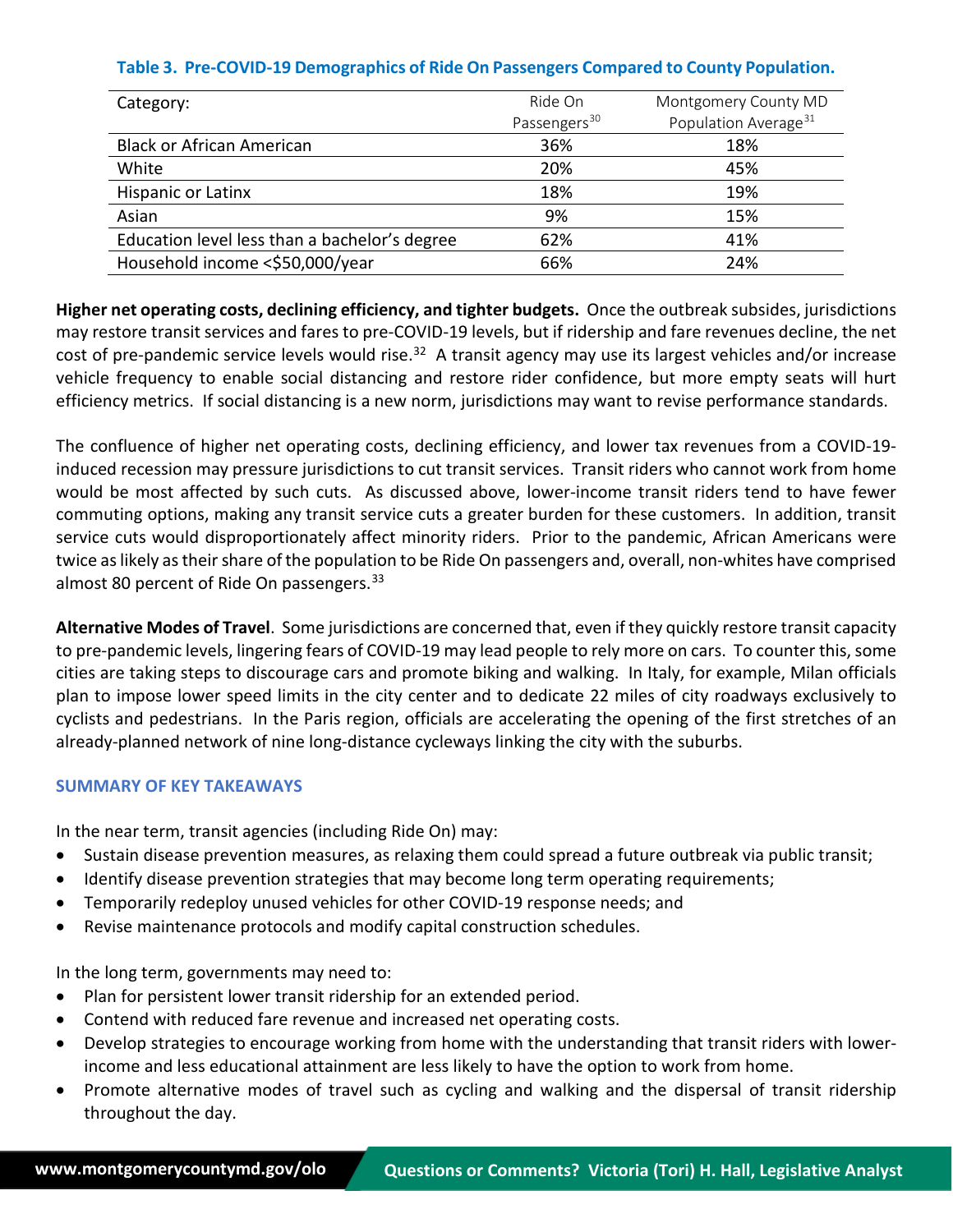### Endnotes

<sup>1</sup> *Economic Development Platform for Montgomery County* (Resolution 19-300, adopted 11/19/2019); retrievable from [https://apps.montgomerycountymd.gov/ccllims/Default.](https://apps.montgomerycountymd.gov/ccllims/Default)

2 *How coronavirus is disrupting public transit* (TransitApp real-time demand data); retrieved on 5/18/2020 from <https://transitapp.com/coronavirus>

<sup>3</sup> How to adapt public transit to COVID-19 contingencies: Cities and transit agencies are currently in a bind, by A. Haggiag (SmartCities, 3/24/2020); retrieved fro[m www.smartcitiesdive.com/news/how-to-adapt-public-transit-to-covid-19-contingencies/574711/](http://www.smartcitiesdive.com/news/how-to-adapt-public-transit-to-covid-19-contingencies/574711/)

4 *Hit Hard by Covid-19, Transit Workers Call for Shutdowns*, by L. Bliss (CityLab, April 13, 2020); retrieved from [www.citylab.com/transportation/2020/04/coronavirus-transit-workers-strike-risk-subway-bus-drivers/609328/](http://www.citylab.com/transportation/2020/04/coronavirus-transit-workers-strike-risk-subway-bus-drivers/609328/)

<sup>5</sup> *The Subways Seeded the Massive Coronavirus Epidemic in New York City*, by J.E. Harris, NBER Working Paper No. 27021, Issued in April 2020, National Bureau of Economic Research; retrieved fro[m www.nber.org/papers/w27021.](http://www.nber.org/papers/w27021)

<sup>6</sup> With death toll hitting 83, the MTA contemplates a memorial for its Covid fallen, by D. Rubinstein (Politico, 04/22/2020); retrieved from https:/[/www.politico.com/states/new-york/albany/story/2020/04/22/with-death-toll-hitting-83-the-mta-contemplates-a](http://www.politico.com/states/new-york/albany/story/2020/04/22/with-death-toll-hitting-83-the-mta-contemplates-a-memorial-for-its-covid-fallen-1279032)[memorial-for-its-covid-fallen-1279032.](http://www.politico.com/states/new-york/albany/story/2020/04/22/with-death-toll-hitting-83-the-mta-contemplates-a-memorial-for-its-covid-fallen-1279032)

<sup>7</sup> Press release from Transport Workers Union of America (TWU): *America's Largest Transit Worker Unions Vow "Aggressive Action" If Transit Systems Don't Protect Frontline Workers* (April 3, 2020); retrieved fro[m www.twu.org/press-release-americas-largest-transit](http://www.twu.org/press-release-americas-largest-transit-worker-unions-vow-aggressive-action-if-transit-systems-dont-protect-frontline-workers/)[worker-unions-vow-aggressive-action-if-transit-systems-dont-protect-frontline-workers/.](http://www.twu.org/press-release-americas-largest-transit-worker-unions-vow-aggressive-action-if-transit-systems-dont-protect-frontline-workers/)

<sup>8</sup> What Transit Workers Need to Know about COVID-19: BUS TRANSIT OPERATORS and What Transit Workers Need to Know about COVID-19: TRANSIT MAINTENANCE WORKERS (U.S. Centers for Disease Control, April 23, 2020).

<sup>9</sup> In 2014, the National Academy of Sciences published extensive guidance to transit agencies on how to prepare and respond to a pandemic. *NCHRP Report 769: A Guide for Public Transportation Pandemic Planning and Response*, K. Fletcher et al, National Cooperative Highway Research Program Transportation Research Board (National Academy of Sciences, Washington, D.C., 2014).

<sup>10</sup> NCHRP Report 769: A Guide for Public Transportation Pandemic Planning and Response, K. Fletcher et al, National Cooperative Highway Research Program Transportation Research Board (National Academy of Sciences, Washington, D.C., 2014).

<sup>11</sup> *The Subways Seeded the Massive Coronavirus Epidemic in New York City*, by J.E. Harris, NBER Working Paper No. 27021, Issued in April 2020, National Bureau of Economic Research; retrieved fro[m www.nber.org/papers/w27021.](http://www.nber.org/papers/w27021)

<sup>12</sup> Press release*: NJ TRANSIT Introduces Access to COVID-19 Testing for Employees* (4/30/2020); retrieved from [www.insidernj.com/press-release/nj-transit-introduces-access-covid-19-testing-employees/.](http://www.insidernj.com/press-release/nj-transit-introduces-access-covid-19-testing-employees/)

<sup>13</sup> *Summary: A Guide for Public Transportation Pandemic Planning and Response* (NCHRP Report 769), APTA.

<sup>14</sup> Ride On Essential Service Plan; retrieved from [www.montgomerycountymd.gov/DOT-Transit/essential-plan.html.](http://www.montgomerycountymd.gov/DOT-Transit/essential-plan.html)

<sup>15</sup> Press Release: *Montgomery County to Further Reduce Ride On Bus Service on Weekdays and Weekends Beginning Sunday, March 29*, For Immediate Release: March 27, 2020, Release ID: 20-135; retrieved from [https://www2.montgomerycountymd.gov/mcgportalapps/Press\\_Detail.aspx?Item\\_ID=25068.](https://www2.montgomerycountymd.gov/mcgportalapps/Press_Detail.aspx?Item_ID=25068)

<sup>16</sup> Press Release: *Montgomery County Ride On Bus Service Hours to End at Midnight Each Night Beginning Sunday, April 26*, April 23, 2020, Release ID 20-210; retrieved from [https://www2.montgomerycountymd.gov/mcgportalapps/Press\\_Detail.aspx?Item\\_ID=25208.](https://www2.montgomerycountymd.gov/mcgportalapps/Press_Detail.aspx?Item_ID=25208)

<sup>17</sup> Equity Emphasis Areas for TPB's Enhanced Environmental Justice Analysis, Metropolitan Washington Council of Governments, approved 2017[; www.mwcog.org/transportation/planning-areas/fairness-and-accessibility/environmental-justice/equity-emphasis](http://www.mwcog.org/transportation/planning-areas/fairness-and-accessibility/environmental-justice/equity-emphasis-areas/)[areas/.](http://www.mwcog.org/transportation/planning-areas/fairness-and-accessibility/environmental-justice/equity-emphasis-areas/)